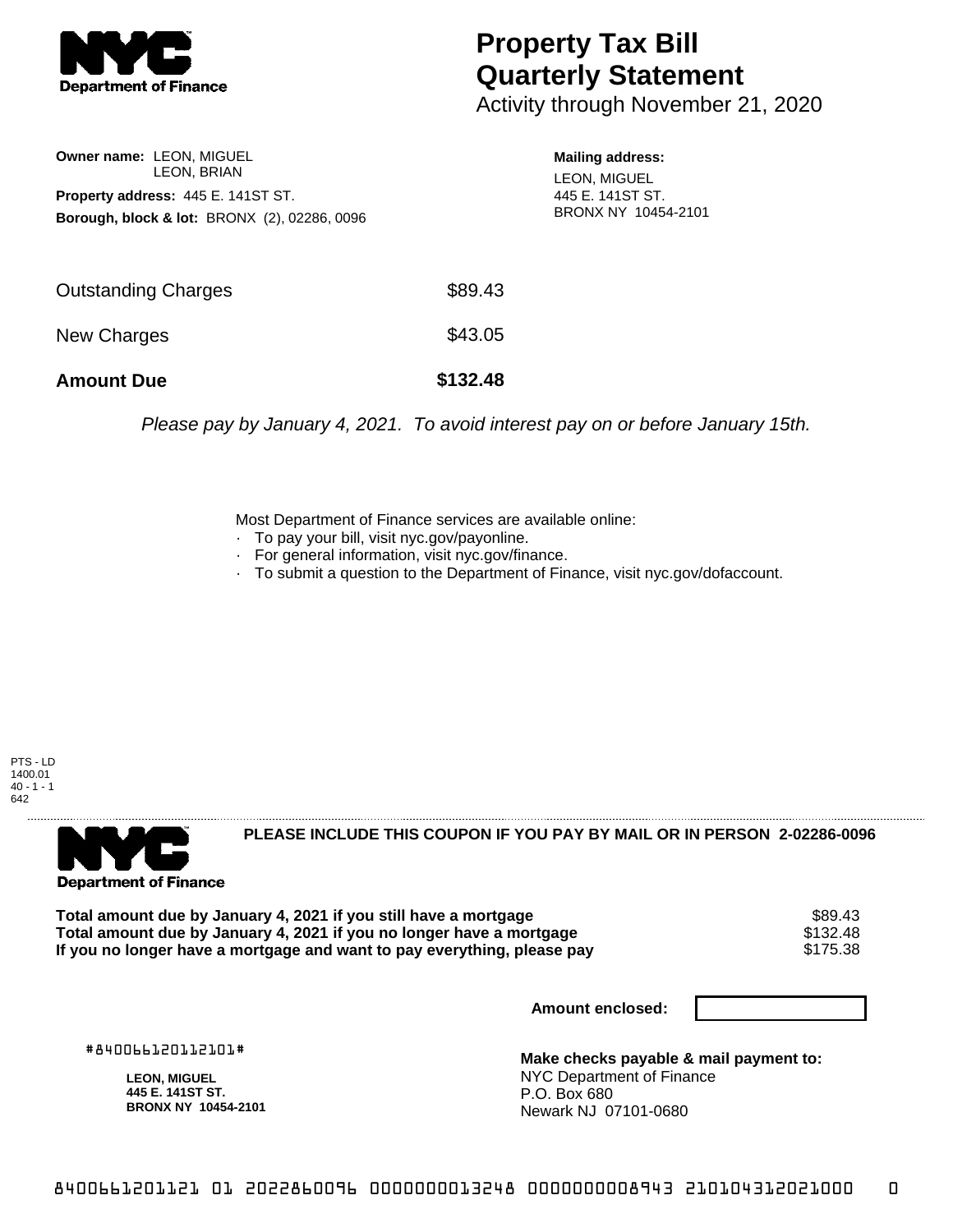

| <b>Billing Summary</b>                                                     | <b>Activity Date Due Date</b> |                  | <b>Amount</b> |
|----------------------------------------------------------------------------|-------------------------------|------------------|---------------|
| Outstanding charges including interest and payments                        | \$89.43                       |                  |               |
| <b>Finance-Property Tax</b>                                                |                               | 01/01/2021       | \$43.55       |
| Adopted Tax Rate                                                           |                               |                  | $$-0.50$      |
| <b>Total amount due</b>                                                    |                               |                  | \$132.48      |
| <b>Tax Year Charges Remaining</b>                                          | <b>Activity Date</b>          | <b>Due Date</b>  | Amount        |
| Finance-Property Tax                                                       |                               | 04/01/2021       | \$43.55       |
| <b>Adopted Tax Rate</b>                                                    |                               |                  | $$-0.50$      |
| Total tax year charges remaining                                           | \$43.05                       |                  |               |
| If you pay everything you owe by January 4, 2021, you would save:          | \$0.15                        |                  |               |
| How We Calculated Your Property Tax For July 1, 2020 Through June 30, 2021 |                               |                  |               |
|                                                                            |                               | Overall          |               |
| Tax class 1 - Small Home, Less Than 4 Families                             |                               | <b>Tax Rate</b>  |               |
| Original tax rate billed                                                   |                               | 21.1670%         |               |
| New Tax rate                                                               |                               | 21.0450%         |               |
| <b>Estimated Market Value \$876,000</b>                                    |                               |                  |               |
|                                                                            |                               |                  | <b>Taxes</b>  |
| <b>Billable Assessed Value</b>                                             |                               | \$26,784         |               |
| 421a                                                                       |                               | $-25,961.00$     |               |
| <b>Taxable Value</b>                                                       |                               | \$823 x 21.0450% |               |
| <b>Tax Before Abatements and STAR</b>                                      |                               | \$173.20         | \$173.20      |
| Annual property tax                                                        |                               |                  | \$173.20      |
| Original property tax billed in June 2020                                  |                               |                  | \$174.20      |
| <b>Change In Property Tax Bill Based On New Tax Rate</b>                   | $$-1.00$                      |                  |               |

Please call 311 to speak to a representative to make a property tax payment by telephone.

For information about the interest rate charged on late payments, visit nyc.gov/taxbill.

## **Home banking payment instructions:**

- 1. **Log** into your bank or online bill pay website.
- 2. **Add** the new payee: NYC DOF Property Tax. Enter your account number, which is your boro, block and lot, as it appears here: 2-02286-0096 . You may also need to enter the address for the Department of Finance. The address is P.O. Box 680, Newark NJ 07101-0680.
- 3. **Schedule** your online payment using your checking or savings account.

## **Did Your Mailing Address Change?**

If so, please visit us at **nyc.gov/changemailingaddress** or call **311.**

When you provide a check as payment, you authorize us either to use information from your check to make a one-time electronic fund transfer from your account or to process the payment as a check transaction.